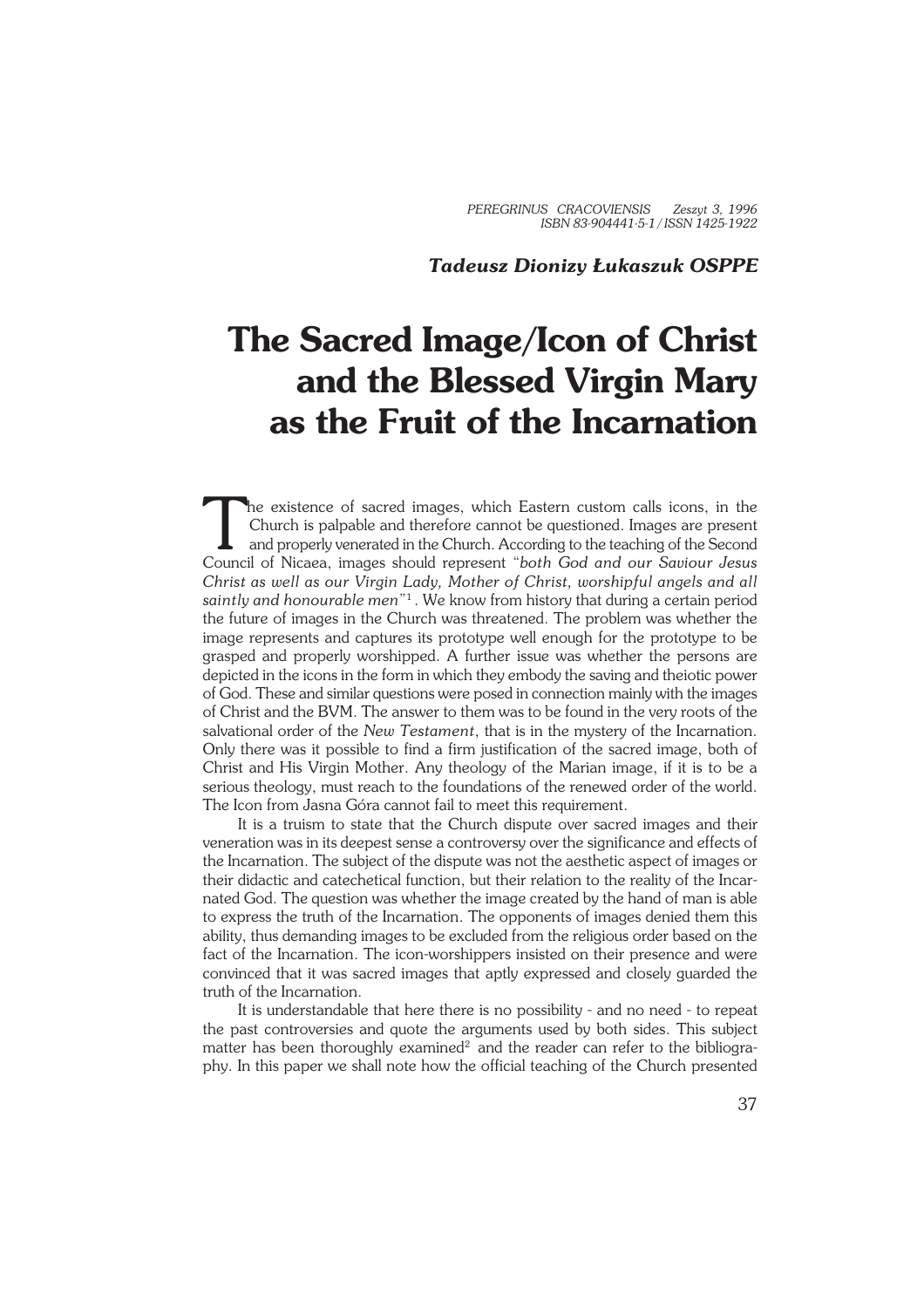the relation between the icon and the Incarnation. Was this issue sufficiently defined in the official teaching? The next question concerns our own times and should be formulated as follows: Is this relation perceived today, and is its significance felt? The purpose of posing these questions is to show to what extent images are connected with the vital core of Christianity and why, in consequence, they constitute an impor− tant element in the Christian order of salvation.

## **1. The Relation of Sacred Images to the Incarnation as Perceived by the Ancient Oecumenical Councils**

In order to maintain thematic coherence, only the ancient oecumenical councils will be discussed here as the councils absolutely authoritative in the matters of faith in the Church. Statements of the assemblies of a lower rank such as the Trullan Synod of 692, though important and characterised by a wide scope of subject−matters, will be set aside. It is known that the problem of images was tackled by two oecumenical councils which announced their relevant decisions directed to all the Church: the Second Council of Nicaea of 787 and the Fourth Council of Constantinople of 869. The former treated the issue of images as the primary object of its attention, where− as the latter only touched upon it but, as we shall see, with shrewdness and insight. Specifically, the Second Council of Nicaea devoted its decree (called by the Greek name *Horos*) to images, and the Fourth Council of Constantinople expressed its judgement in Canon Three appended to the decree proper.

#### **A. The Second Council of Nicaea: Images**<sup>3</sup>  **Testify to the Truth of the Incarnation**

The final part of the *Horos* of the Second Council of Nicaea refers generally, but significantly enough, to the source of the above mentioned decisions concerning sacred images and their proper veneration discussed in the *Horos*. The reference reads as follows: "*In this way the teaching of our Holy Fathers remains in force, which is the Tradition of the Catholic Church, which accepts the Gospel from one end of the earth to the other. In this way we follow St. Paul, speaking in Christ, the entire (divine) assembly of the Apostles and the Holy Fathers, pre− serving the traditions which we received*" 4 .

The Council perceives its teaching as a continuation and maintenance of the teaching of the Holy Fathers, that is the Tradition of the Catholic Church. This Tradi− tion, according to the Council, is an extremely rich reality which contains the *Gospel*, accepted by the Church in all the world. The Tradition does not exist independently of the *Scripture*, but it is the *Scripture* that constitutes its proper core. It is in the *Gospel*, accepted by the whole Church, that the teaching of our Holy Fathers is contained. This teaching dwells in the Church and through the power of the Holy Ghost reaches human minds and souls, thus creating the mighty current of the living Tradition, which is paramount to the most vital stratum in the life of the Church. The Church lives thanks to the Tradition, because in the Tradition − as is stated in the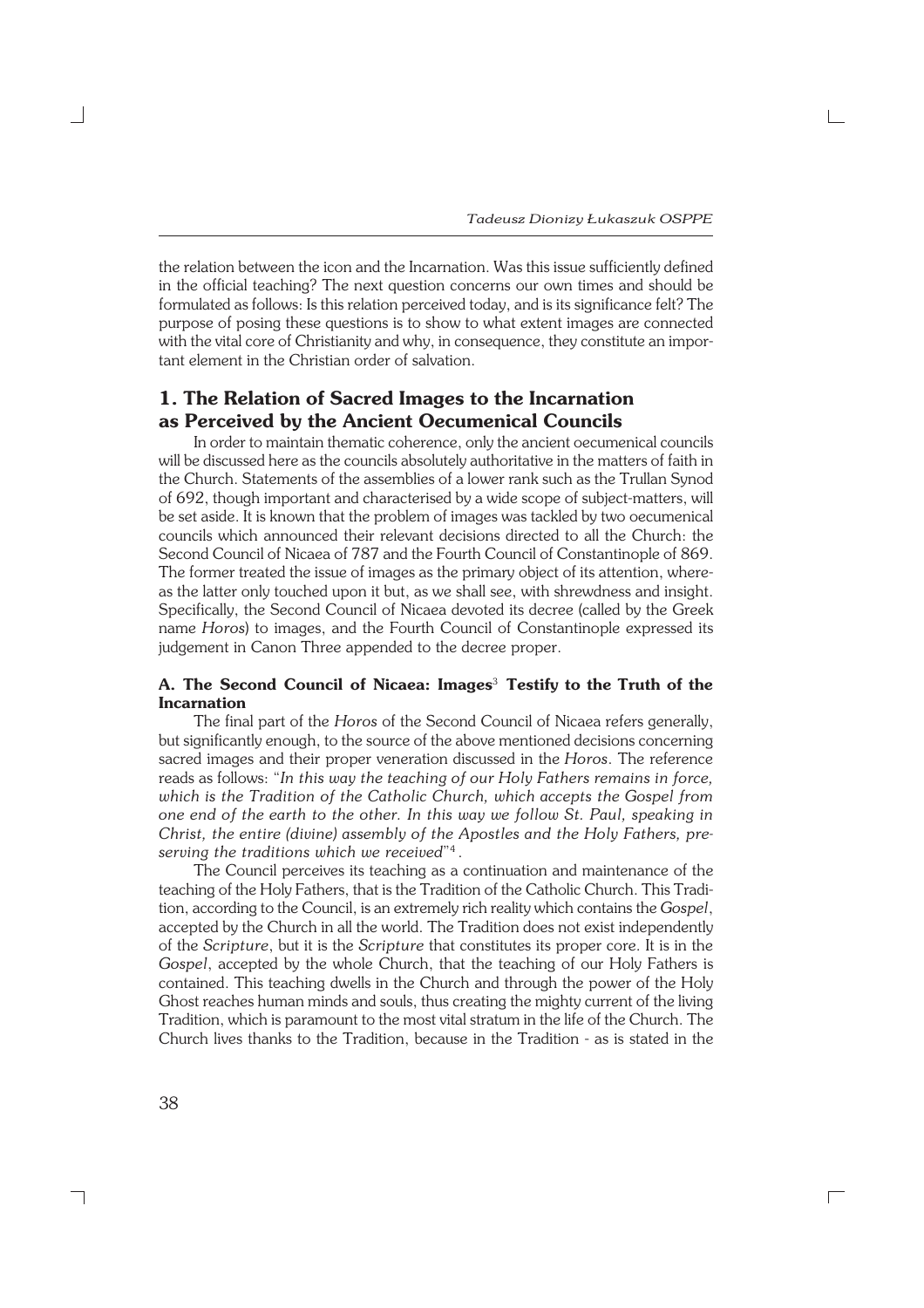*Horos* of the Second Council of Nicaea − the Holy Ghost lives and acts. And because the Holy Ghost dwells in the Tradition, it becomes the property of the Holy Ghost<sup>5</sup> .

Within the framework of the Tradition (in a deep and broad sense) proceeds the whole life of the Church which is aimed at preserving the truth and putting the benefits of Salvation within reach. The truth and the benefits reach man in their own ways which can be seen as tiny rivulets of one great Tradition and which can be called traditions in the plural. This plurality of traditions, in contrast to the one, general Tradition, are uncapitalized. Because the Second Council of Nicaea used such a structured definition of the Tradition, in the eyes of historians of dogma it deserved the name of the Council of the Tradition<sup>6</sup> along with the name of the Council of Sacred Images.

This digression into the subject−matter of Tradition was made consciously and purposefully in order to show that owing to the Living Tradition, in the sufficiently broad and deep sense, the Council doctrine concerning sacred images probes to the very roots of Christianity. It stems from the *Gospel* accepted by the Church dis− persed throughout the world. It also means the proper following of St. Paul, speak− ing in Christ, the whole group of the Apostles and the Holy Fathers.

The question appears: What in essence the Fathers of the Council meant when they said that they received it from the Tradition anchored in the *Gospel* and en− riched by the witness of St. Paul, the Apostles and the later Fathers. They did not search these sources for any statements about images as such because, as they knew the *Scripture* perfectly well, they realised they would not find them there. Neither the *Gospel*, nor St. Paul, nor the Apostles discuss images. What did the Council Fathers find then in the Tradition they described? They found the subject of the sacred image, namely the face of God Incarnated, and consequently theological justification for the existence and role of the icon in the Church. The Incarnation of the Son of God is mentioned in the *Gospel*, preached by St. Paul, announced by the Apostles and explained by the Fathers. One can see that the Fathers of the Council attempted to bind their teaching about sacred images very strongly to the Tradition, whose roots reach the history of the Incarnated Son of God, which is transmitted to us through the *Gospel*. The *Gospel* constitutes a part of the Tradition and as such can be incorporated in the general definition of "*all the Church traditions, with or without the sanction of the Scripture*" which the Council resolves to preserve intact.

This is almost immediately followed by the statement which is the most impor− tant in the iconological teaching of the Church. Thanks to it the icon is directly delt with and united with the reality of the Incarnated Word, and justified by its power.

The decree further reads: "*One of those traditions is also the creation of the pictorial representation, this creation works in alliance with the history of the evangelical kerygma to testify to the certainty of the real, not apparent Incar− nation (Humanisation) of the Word of God and brings us similar benefits (like the evangelical teaching). Things that are capable of testifying to the same have undoubtedly the same significance*" 7 .

┐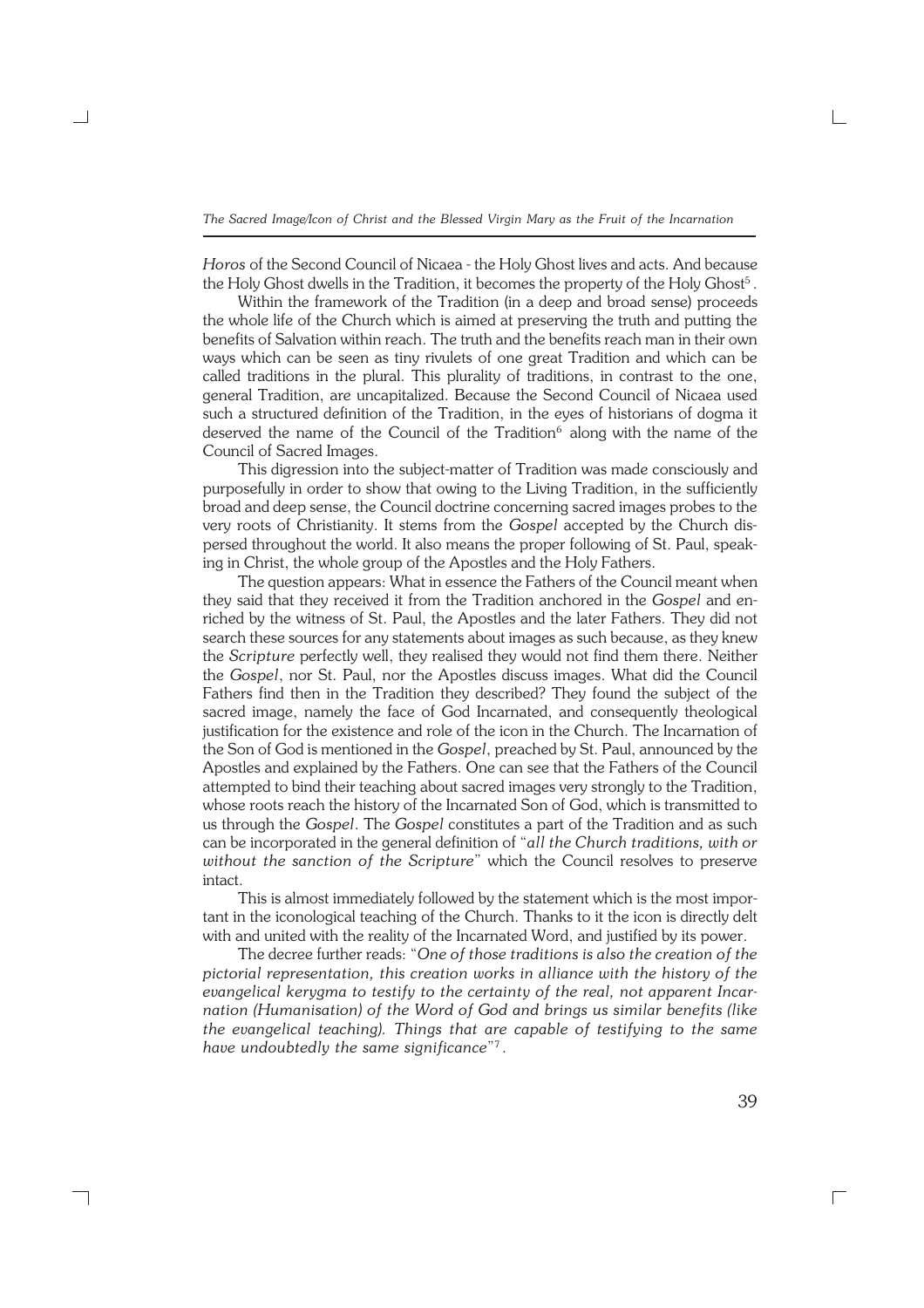The above quoted excerpt of the *Horos* points out that:

- − The creation of images, as a part of the great Tradition, is equal in rights to other parts of the Tradition (i.e. traditions).
- − This creation works in alliance with the evangelical kerygma to testify to the certainty of the Incarnation. This statement of the Council is of capital importance to the icon and its theology. The icon in close alliance with the *Gospel* confirms the certainty of the true Incarnation. The Greek word  $\sigma v v \alpha \delta v \sigma \alpha$  should not be understood solely in the sense of the confirmation of compatibility with evangelical history, but also as a statement about collaboration for a common end. In the same way as the history of evangelical teaching, the icon testifies to the true Incarnation. Images can be rejected only by those who do not be− lieve in the true Incarnation: analogically they should reject the evangelical history.

− The *Gospel* and images bring us similar benefits.

− Since they are capable of representing the same thing, then without doubt they should be honoured in the same way.

The discussed decree of the dogma shows that, in the judgement of the Coun− cil, images fulfil a function identical to that of the *Gospel*, are equally honourable and enjoy the same right to be venerated. The source of the monumental significance of both realities is their direct involvement in the service of the Incarnated Word.

The above remarks, as can be easily gathered, pertain to the image of our Lord Jesus Christ. This is indeed the case, because the main controversy over images referred to the possibility of an adequate depiction of the Incarnated Son of God. The Council followed the teaching of the the Church Fathers and accepted such a possibility, thus proclaiming legal permission, and even the necessity for the exist− ence of images of Christ. Other than Christ images in the Church may portray His Mother, Our Lady Mary, worshipful angels, as well as saint and pious men. The Council does not identify precisely the entitlement of these figures to a place in holy pictures, but confines itself to an emphasis on the benefits in which people are a party to when they come in contact with a likeness of the represented person. The benefits are the revival of memories about those portrayed and the stimulation of a desire to follow in their footsteps. That is most likely the desire to attain their honour− able state and the happiness that springs from it. The cited state leads to sanctifica− tion, *theiosis*, whose source and primary example was the humanity of Jesus Christ subjected to *theiosis*. The icon should properly stress this state. The figures of the Virgin and other saints reflect the light of the same theiotic power that first shone from the face of our Lord Jesus Christ. The faces of the Lord and His servants can be represented by images: images are then an appropriate and indeed essential means to give witness about the Incarnated God and about the world transformed through the Incarnation.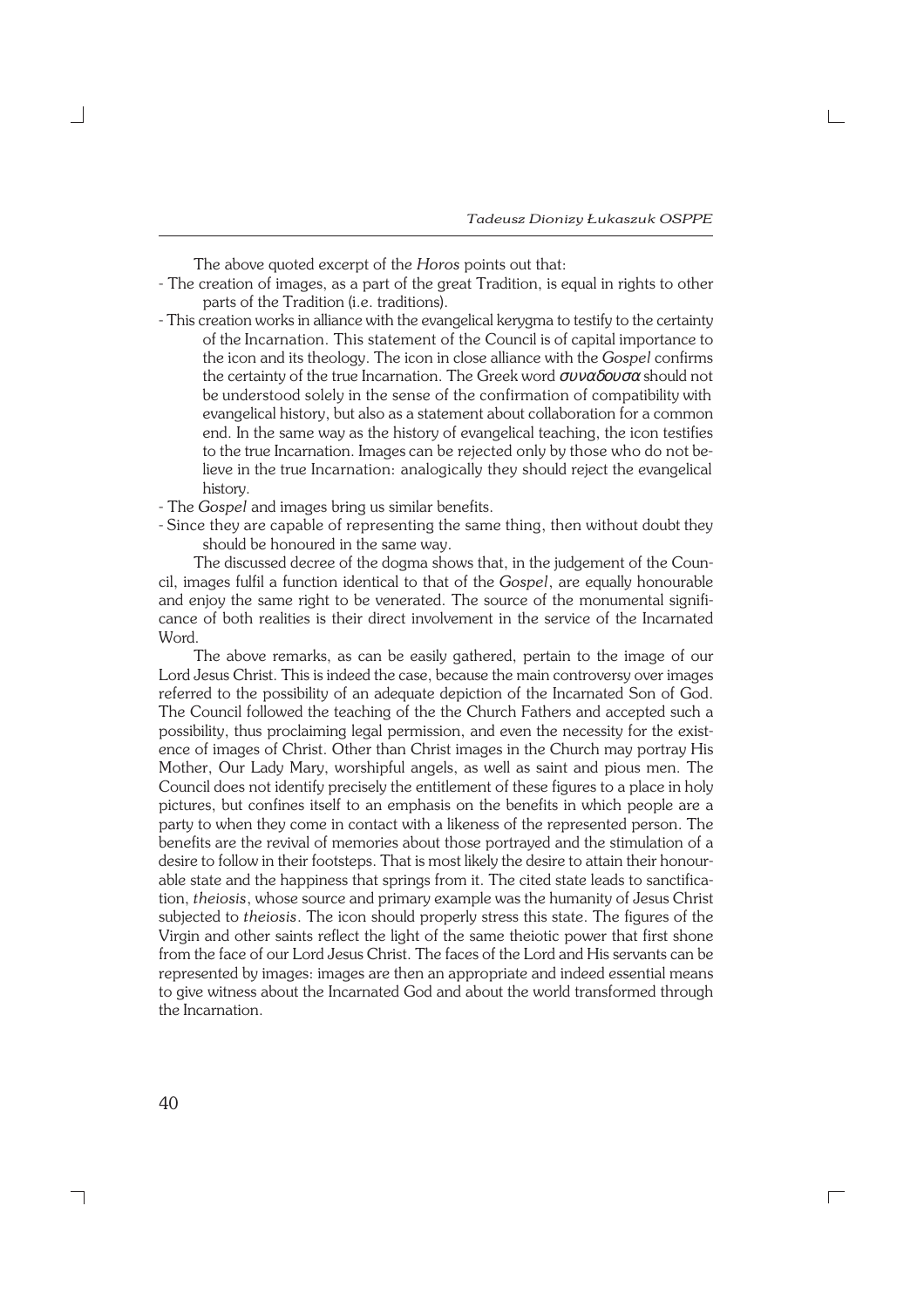#### **B. The Fourth Council of Constantinople: Images Deliver to Us the Salvational Benefits of the Incarnation**

The Fourth Council of Constantinople of 869−870 stated its attitude towards sacred images in the form of Canon Three, which included a serious sanction of anathema against all those who object to the doctrine presented. The statement's form alone, as we shall see, has some characteristics of an authoritative judgement which satisfies the requirements concerning dogmatic decisions. The statement can be viewed, together with the decree of the Second Council of Nicaea, as the dog− matic definition of the position and role of sacred images in the Church.

As to the contents, the Canon considerably enriches the Nicene decree. By linking the mere existence of sacred icons with the Incarnation, as was in the case of the Second Council of Nicaea, it assigns to them the role not only of testifying to the reality of the Incarnation, but rather of transmitting the benefits of the consummated salvation. The text of the pronounced decision reads: "*We order that the sacred icon of our Lord Jesus Christ* (the Latin version adds: "*the Redeemer and Saviour of all*" 8 ) *is granted the same adoration as the Holy Writ of the Gospel*". In the decision two details are worth stressing. Above all, the phrase "*we order*" itself (in Greek  $\theta \epsilon \sigma \pi \alpha \zeta \rho \mu \epsilon \nu$ ) conveys the meaning of hierarchic authority supported by supreme authority, indeed the authority of God. Secondly, the adoration due to imag− es must equal that offered to the *Holy Writ of the Gospel*. A proper word to de− scribe this veneration is the Greek προσκανεσιζ, which clearly differentiates between this form of the cultus from the latria paid to God alone.

The decisive section of the Canon obviously remains in accordance with the earlier decisions of the Second Council of Nicaea, supplementing them at the most with a repeated confirmation and some specifications concerning the type of vener− ation. The justification of the decision, however, introduces us to a new, deeper way of understanding the role of sacred images. It turns out that their mission is not limited to testifying about things past, but they are also to continue their service by imparting messages today. "*As we all reach salvation thanks to the syllables con− tained in it (the Writ), in the same way, thanks to the visual effect of colours, everybody − the wise and the humble − can easily find salvation; what the word conveys in syllables, the signs in colours announce and embody*" 9 .

Images were juxtaposed with the *Gospel* not on the level of their common testimony, but on the level of their service in bringing salvation to people. Salvation is brought to us by means of the syllables recorded in the *Writ*. The same is accom− plished by the painter's line in images.

At this point the problems touched upon in the Canon could be analysed within the framework of present−day technological possibilities. If the Saviour lived today, he could be recorded with the help of audio−video cameras. In the aural medium we would have His words, and in the visual medium His face, His glance and gestures. Both would, on the one hand, testify to the Incarnated God and, on the other, would convey the effects of the Incarnation, that is Salvation and Redemption. Salvation and Redemption would be Jesus Christ Himself, present in His word and His figure.

┐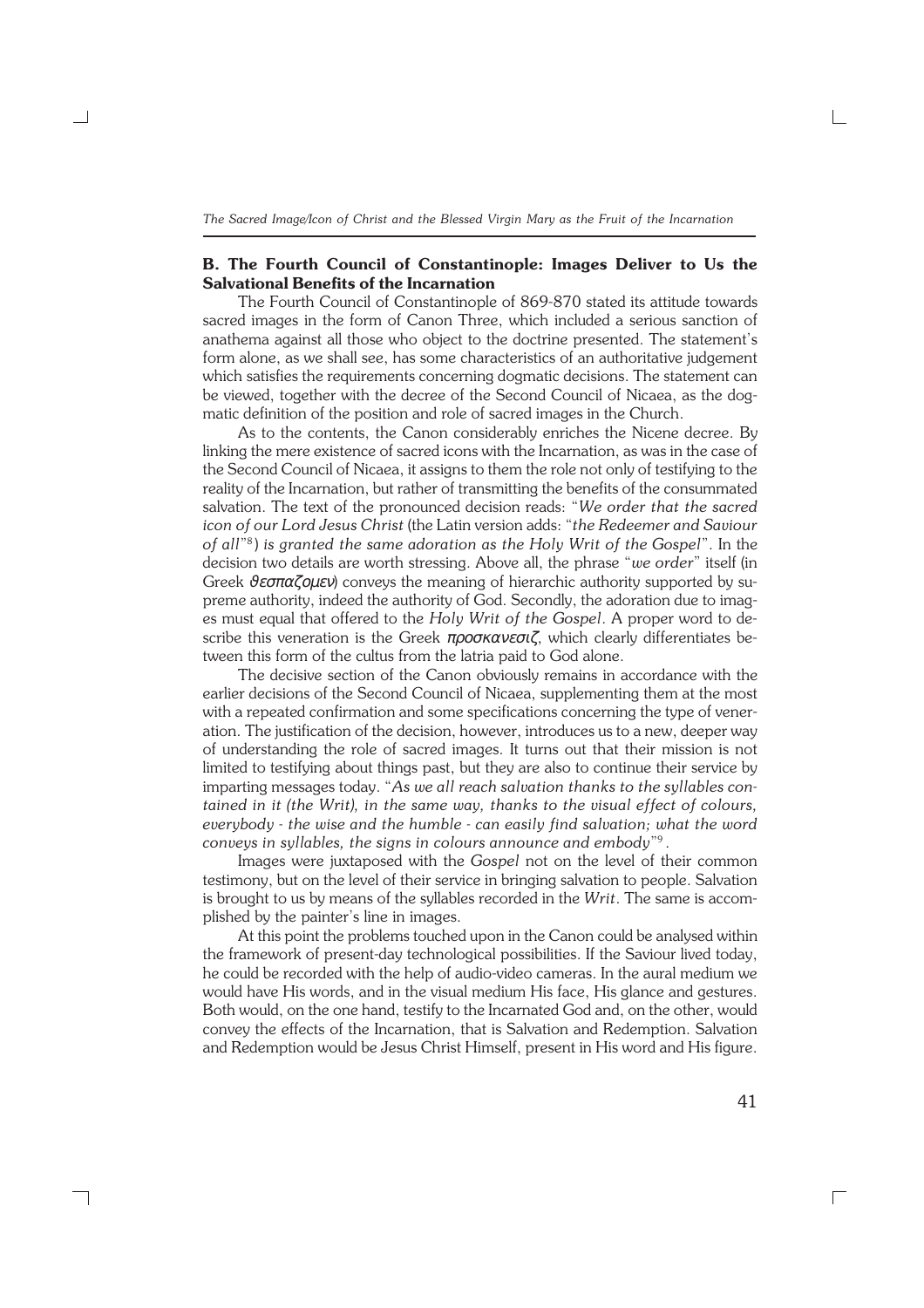In the antiquity people did not have cameras, but since they very much appre− ciated the importance of the word and the picture, they were able to incorporate them properly into the order of our salvation. By means of the Incarnation God entered our world, where interpersonal communication functions through the word and the picture. From the Incarnated God this communication brings salvation and redemption.

In a further section of the discussed Canon (in the Greek version) we can read a significant and weighty sentence: "*If then somebody does not venerate the im− age of Christ our Saviour, let him not see His personage at the Second Com− ing*" <sup>10</sup> . This sentence does not appear to be a mere grace note, nor a simple way of adding emphasis. It reflects and summarises the teaching of the Councils about the natural and rather essential relation between images and the Incarnation. Those who reject images do not acknowledge the Incarnation, that is the truth about the human form of our God and Lord Jesus Christ, no wonder then that the Fathers of the Council deny them the right to see the Saviour in this form. Such people seem to exclude themselves from this right because they forget about the angelic words that were directed to the Apostles at the moment of the Ascension: "*This same Jesus, which is taken up from you into heaven, shall so come in like manner as ye have seen him go into heaven*" (the Acts 1: 11). The promise of the return "*in like manner*" imposes on the Church the duty to preserve the living memory of the face of the Lord, who announced His return in the same form in which he ascended, that is the form adopted in the Incarnation.

The icon of the face of Christ manifests and maintains the living memory of the Church, and its task is not only to recollect a man from the past, but it concerns Somebody, who as a man through the mystery of Easter attained the state of glory, remains in this state and through the power of this state is present among us for ever till the end of the history of the world, when He shall come in the glory of His Father "*to be glorified in his saints*" <sup>11</sup> (cf. 2 Thessalonians 1: 10).

The icon is a means of uniting in one Incarnation the history of the earthly life of Jesus, His glorious state and the promised Parousion. Not only does it remind about the moment of Incarnation, but also makes us aware of its continuous presence and its saving influence, whose influence will be crowned with the Parousion. Taking all that into consideration, one should not wonder that the sacred image in the Church (especially the Eastern Church) is an indispensable element of experiencing and confessing the holy faith $12$ .

While discussing Canon Three of the Fourth Council of Constantinople, one is struck by the same phenomenon that can be observed during the analysis of the *Horos* of the Second Council of Nicaea: both documents focus their attention on the icon of Jesus Christ. The image of the Saviour was the proper centre of interest, which is unsurprising when one knows that the question involved the person of the Incarnated God and the possibility of His depiction by human works of art. Neverthe− less, neither the Council of Nicaea nor that of Constantinople overlooked the fact that the Church possesses and venerates the images of the Blessed Virgin Mary, angels and other honourable and saintly men. The right to be represented in icons is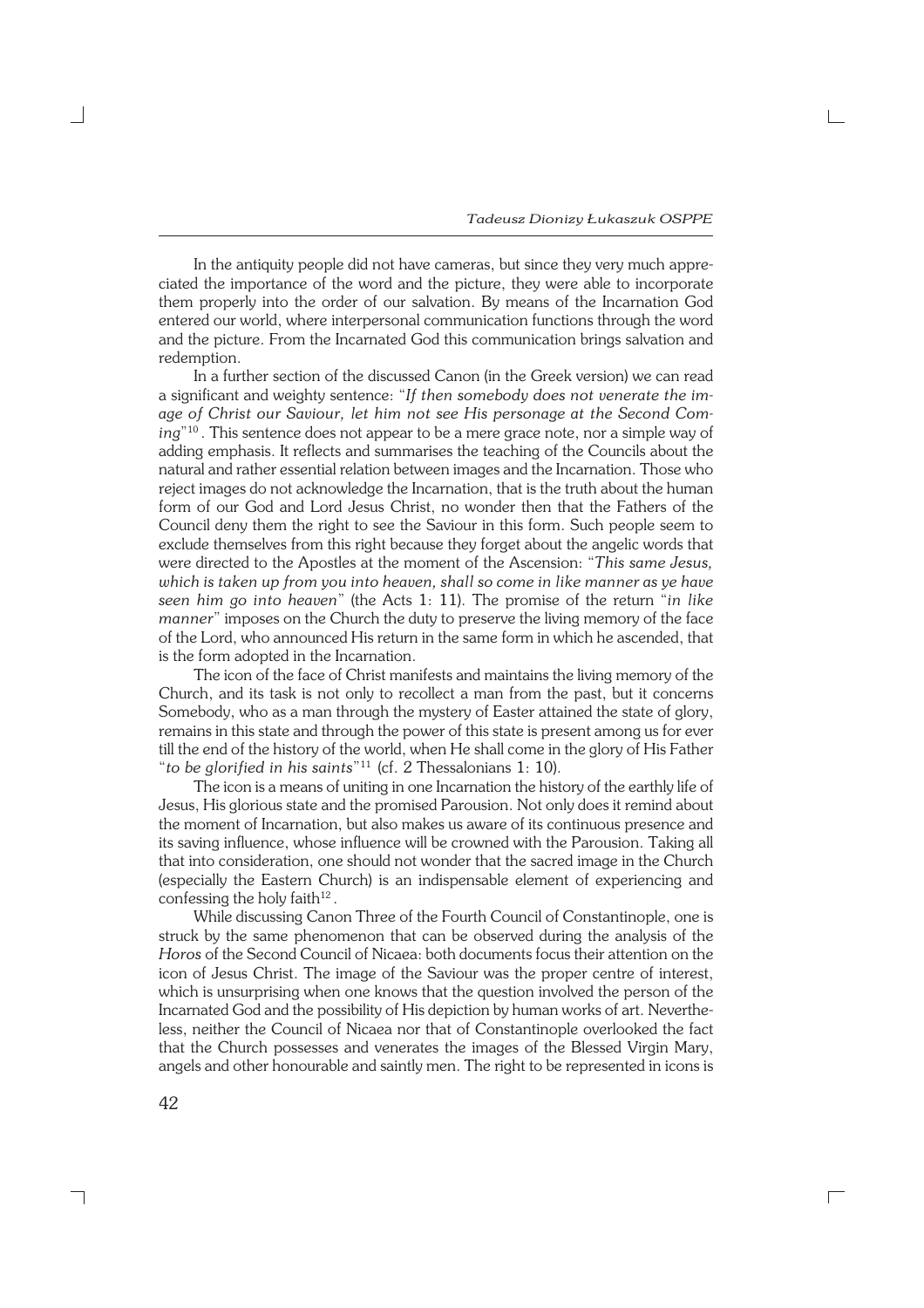first of all granted to the Mother of Jesus, Virgin Mary. The existence of the images of angels is justified by the fact that their appearance is described in the *Scripture*.

The position of prominance of the BVM proves that, for the Council Fathers, Mary was an unquestionably great figure, closely linked to the mystery of the Incar− nation and its effects. A direct conclusion emerges here that the cultus of the Mother of Christ, also the veneration paid to her sacred images, joins us to the current of the honourable Tradition of the ancient Church, the Tradition whose Lord and Animator has always been and still is one and the same Holy Ghost.

### **2. Fathers on the Incarnation Foundations of the Icon**

The Council doctrine concerning the relation of the sacred image to the Incar− nation evolved from the centuries−long tradition of the Fathers. Their teaching in this respect was considerably ahead not only of the Council documents discussed above, but also the whole iconoclastic tempest and the controversy connected with it. Their teaching was able to ripen in peaceful reflection, not pressed by immediate necessi− ties of the moment and therefore can be viewed as the wholesome, logical fruit of the experienced truths of the Faith.

Obviously, within the framework of this paper it is possible only to hint at the patristic thinking in this aspect and merely to mention a few pivotal statements of the Fathers which seem to signpost the path of their thoughts. It is beyond the scope and possibilities of this paper to examine the whole path and the argumentation accom− panying it $^{13}$  .

The starting point for the reflection of the Fathers was the Bible, where St. Paul says about Christ: "*he is the image of the invisible God*", and when Christ speaks to Philip: "*He that hath seen me hath seen the Father*" (John 14: 9). The Father becomes accessible to us through the Son, because the *Scripture* says: "*No man hath seen God at any time; the only begotten Son, which is in the bosom of the Father, He hath declared Him*" (John 1: 18).

The biblical message shows that the Son is the image of the Father. But one could ask how this refers to the pictorial representation of Christ. At a first glance it may seem that these are two different matters, but actually they are very closely intertwined. That was the conviction of the patristic era, and it became most conspic− uous in the period of the iconoclastic controversy both in the camp of the opponents and that of the worshippers of sacred images. The opponents' argument proceeded in the following manner: there is no possibility to make a portrayal of Christ because that would imply the desire to embrace and describe the Divine. The image−worship− pers answered that if the eternal Word really became flesh and lived among us, then He became describable and tangible, and thus capable of being portrayed in the image. The whole problem, therefore, amounted to one question: whether Jesus Christ, the image of the invisible God, can yield to the pictorial art while serving His function of a palpable image. The main issue was whether the Son of God is also the perfect image of the Father in the incarnated state, i.e. whether His human face can be regarded the image of God. It is the answers supplied (in the positive) to the

┑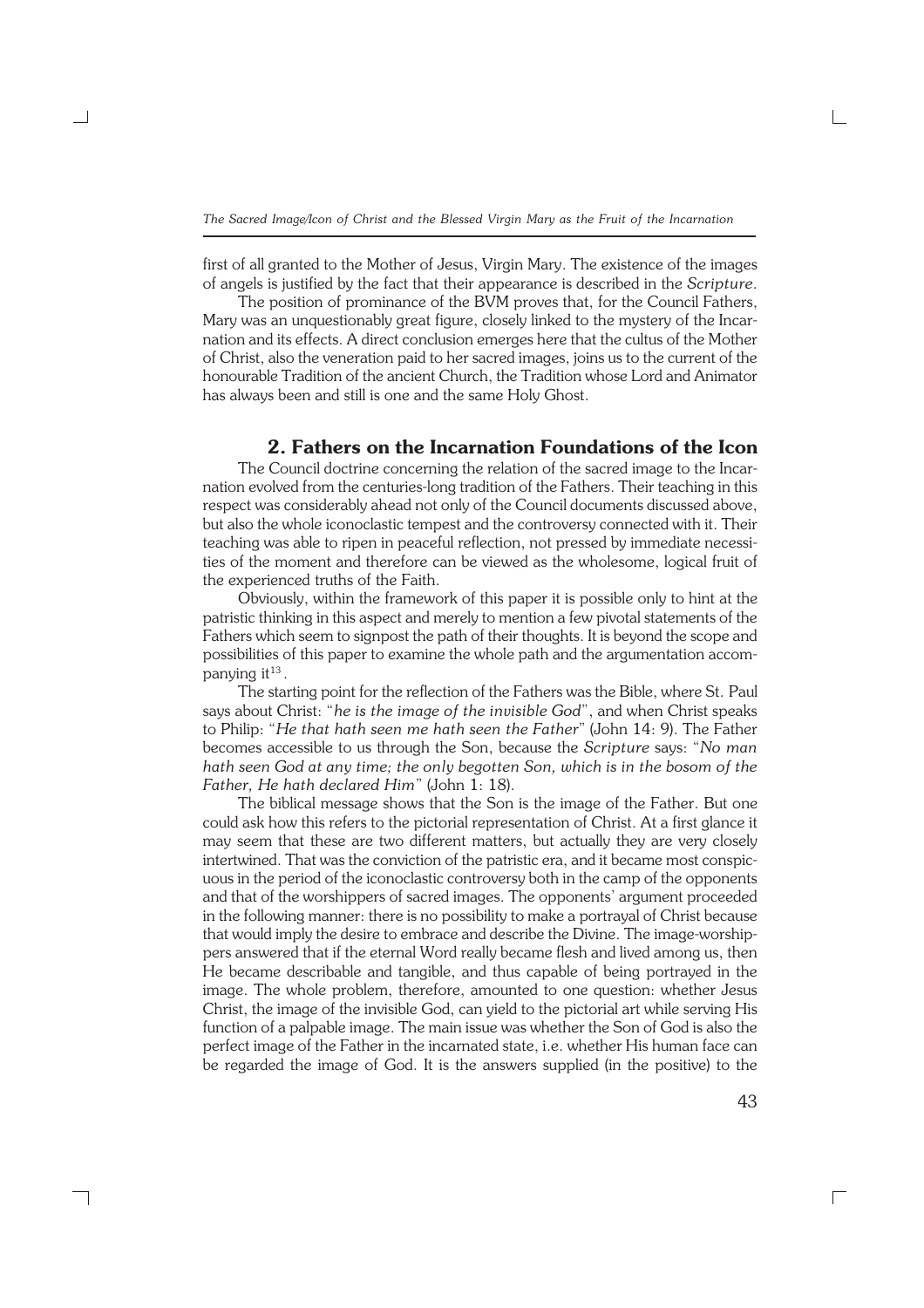posed questions that constitute the foundation of the sacred icon and its theology. The icon finds its sense only when it reaches the mystery of God and is capable of presenting some part of it. And there is no access to this mystery except through Jesus Christ.

The Fathers of the pre−iconoclastic era met the challenge of these questions and answered them. In the great controversy with Arianism the defenders of the Nicene consubstantiality, especially Athanasius of Alexandria, succeeded in winning approval for the belief that the Son, being equal to the Father, is His perfect image. Only in His position as the perfect image the Son can be the full revelation of the Father. Here we come to the bedrock of iconic theology, that is to the fact that God posesses His own image<sup>14</sup>. Symptomatically, the effect of the defeat of Arianism was the appearance of the first huge representations of the Pantokrator<sup>15</sup>: art dared to express in its own ways the Divinity of Christ, effectively defended for the faith of the Church. Arianism would have been the death of iconic art.

In the second half of the fourth century the Cappadocian Fathers undertook the task of working out the conceptual instruments for the revealed truth of the only God in Three Persons. From what they ascertained, of special significance in relation to the problem of icons was the closer union, almost co−identification, of the concept of *prosopon* with that of *hypostasis*. The former was understood as *face* expressing the *hypostasis* on which it is based. The image−worshippers did not fail to employ this conclusion with good effect.

The controversy with Arianism had as its principal aim the justification of the coequality between Divine Persons in the Holy Trinity. The question here was to what extent the Son (and the Holy Ghost) is capable of revealing the Father in His Person, or to what extent He is His Father's image.

The above mentioned question had to be supplemented with another one: whether Christ as the Incarnated Word still remains the perfect image of the Father, and whether the adopted condition of *kenosis* did not disturb His standing as the image of the invisible God. By posing these questions, patristic theological thinking entered the realms of the foundations of the icon and its theology in the area of the Incarnation and Christology. The main representative of this period in the evolution of iconological thinking is St. Cyril of Alexandria (d. 444).

St. Cyril's principal conviction was that through the Incarnation the humanity of the *Logos* did not become an instrument, vestment or external place of abode for the *Logos*, but it simply became the Flesh of God. So if the flesh is the property of the Word, and the Word is cosubstantial with the Father, it must be assumed that the Word preserves its similarity to God the Father also in the incarnated state. Through the Incarnation the Word became Man (Flesh). The result of this unification is that the human face of Jesus shone with the glory of God. In St. Cyril we find the following sentence: "*As a matter of fact we cannot see God in human form, but only as the Incarnated Word which is cosubstantial with us and which, having become flesh, remains verily the Son by Its own nature*" 16 .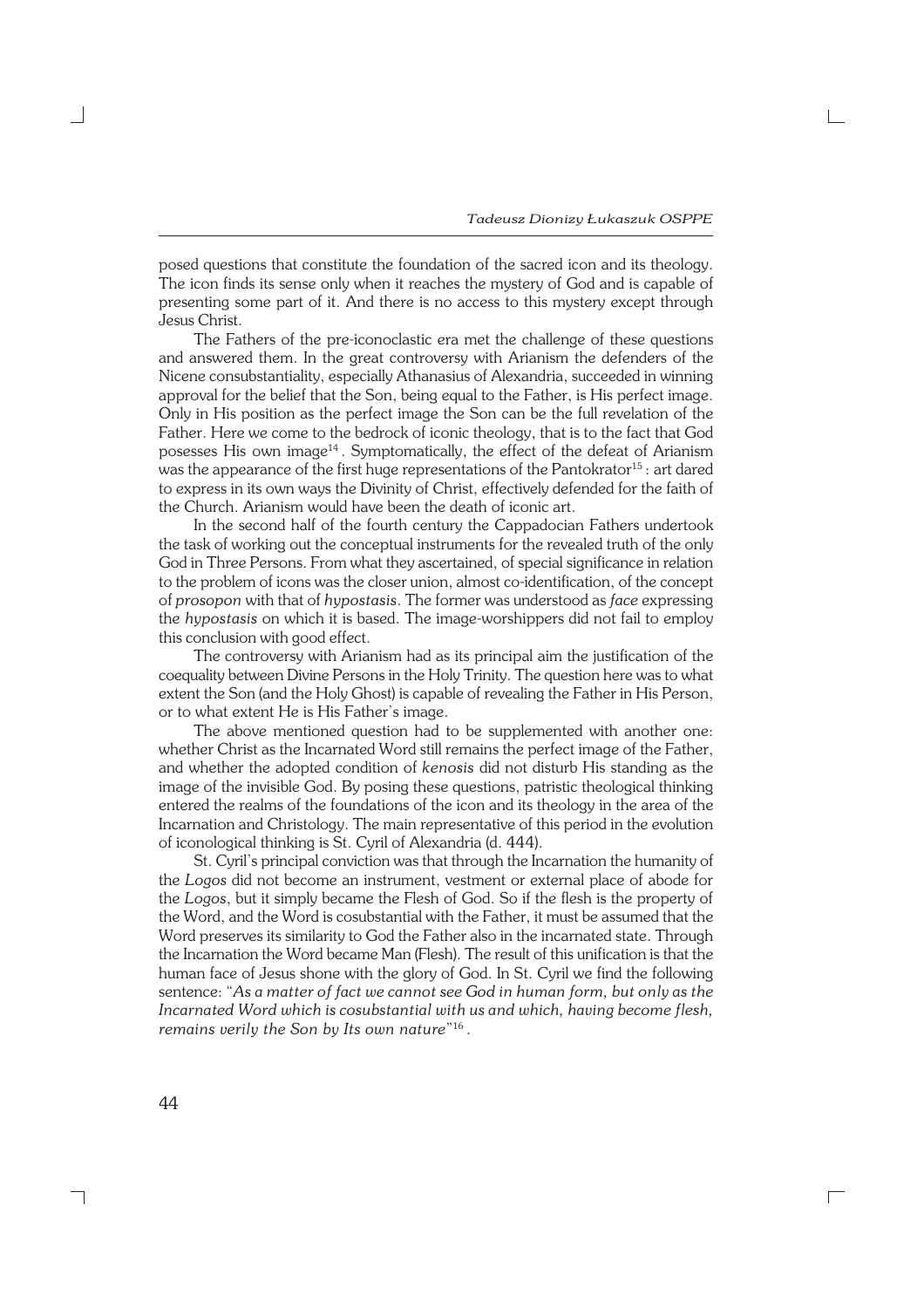Christ reveals His Father to us not only in His human face, but also in His work of salvation. His deeds of love towards people reveal the love of the Father. His *kenosis* reveals the profundity of God's love.

It must be said about St. Cyril's standpoint that it qualifies him as the father of the properly and deeply understood cult of images. The strong emphasis on the identity of the flesh (humanity) of Jesus with the Son of God increases the possibility of representing Christ in images, where His humanity becomes the human face of the eternal Son of God. St. Cyril saw an opportunity to reveal the glory of God not only in the humanity of Christ. The humanity of Christ, which underwent sanctifica− tion through its unification with the Divinity, leaves its hallmark on all those who in love and faith open themselves to the saving power of the Son of God. In this manner the study of the sanctification of man under the influence of Christ is for St. Cyril a supplement to his Christology and at the same time it increases the number of per− sons who merit to be represented in icons.

To end this fragmentary review of the Fathers' opinions concerning iconology, it must be concluded that the patristic thinking in its slow evolution put forward premises on which the later decisions of the Councils could be founded. The authors of these decisions were thus entitled to claim that in making them they remained in concord with the Tradition of the Church, to which the teaching of the Fathers be−  $\operatorname{\mathsf{longed}}^{17}$  .

## **3. The Incarnation Foundation of the Icon in the Teaching of the** *Catechism of the Catholic Church*

In this last, third section it is proper to have a look at how the *Catechism* of our times formulates the position of the Church in relation to images. At the very begin− ning it must be noted that the *Catechism* is rooted in the Council documents from many centuries ago and declares the present−day faith in accordance with their de− crees, even in the use of their phrasing. This proves the concern of the Church to preach "*quod semper, quod ubique et quod ab omnibus creditum est*" <sup>18</sup> (what has always been believed by everyone everywhere).

The *Catechism* follows the lines of the previous decrees and justifies the exist− ence of images by the fact of the Incarnation. In the act of the Incarnation, the Word accepted true humanity, which implies that the flesh of the Word was appropriately framed in the dimensions *délimité*<sup>19</sup> . Therefore the human face of Jesus can be "*depicted*". We read in the *Catechism* that "*During the seventh oecumenical council20 the Church declared it rightful to represent this face in sacred imag− es. At the same time the Church acknowledges that in the flesh of Jesus God, invisible by nature, became visible to our eyes, while the individual features of the body of Christ express the individuality of the Divine Person of the Son of God. This Son made the features of the human body His own to such an extent that when they are represented in a sacred image they can be venerated, be− cause the faithful, by worshipping these features represented in the image, worship the Person to which they belong*".

┐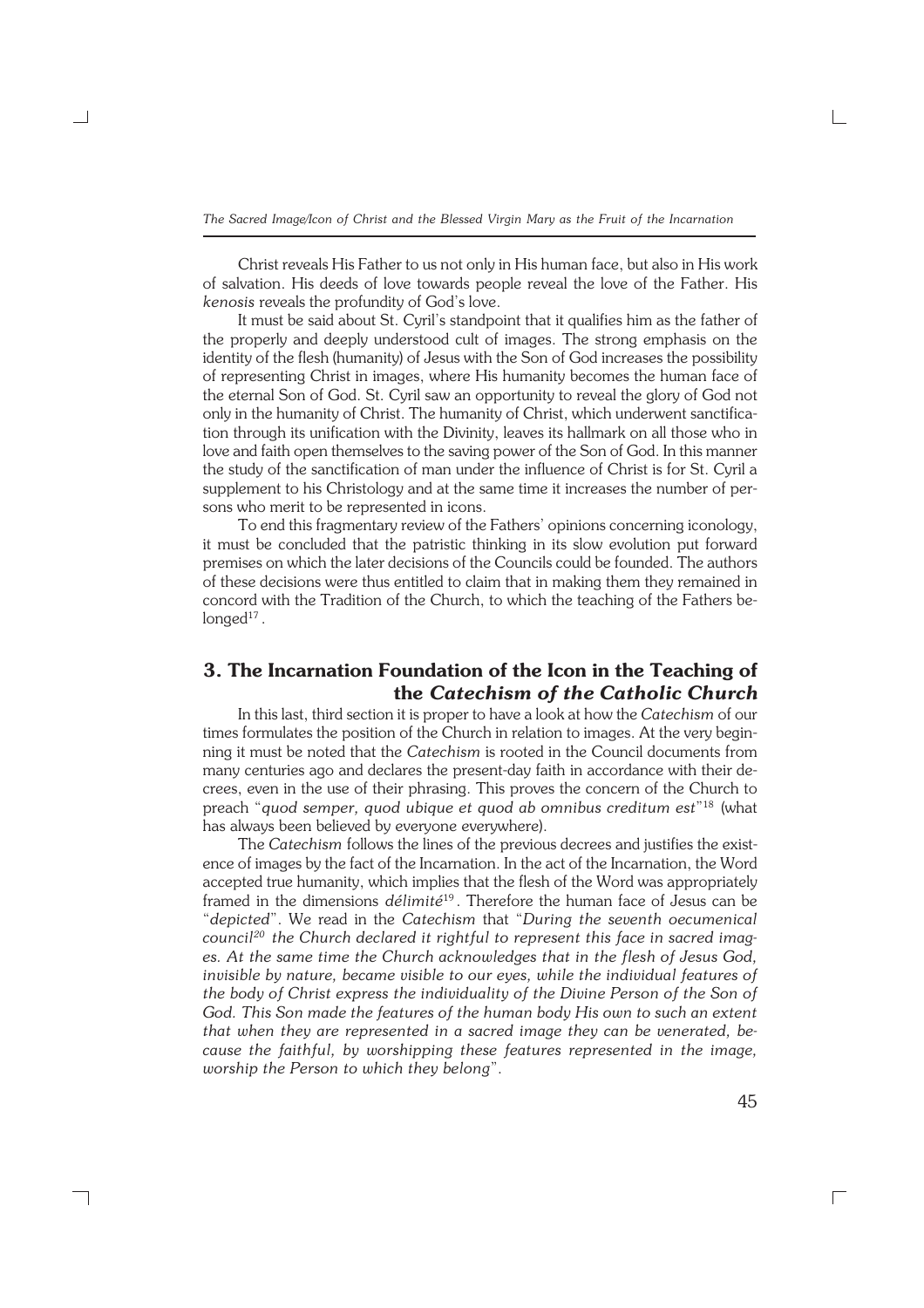*Tadeusz Dionizy Łukaszuk OSPPE*

The above cited teaching of the *Catechism* was meant to stress the reality and the individuality of the human body which in the act of the Incarnation became the body of the Son of God. The body of the Son of God, real and separate in its individuality, personally united with the eternal *Logos*, expresses in a human way the Divine Person. Thanks to the actuality of the Incarnation it became possible to create images which are both the fruit and the testimony of the true Incarnation. In this teaching we can find a faithful and sonorous reverberation of the doctrine of the Church from over twelve hundred years ago. It turns out that the Tradition, in which the Holy Ghost resides and rules, has lost nothing of its power through the centuries. It is a living Tradition!

From the discussion of the act of the Incarnation and its effects, including the effects on the existence and theology of the icon, the *Catechism* (in another location) proceeds to identify the position and role of images in the celebration of the Chris− tian cultus. It starts with a statement about the existence of the sacred image, which without hesitation is given the name of the *liturgical* icon<sup>21</sup>. The icon predominantly represents Christ. It cannot represent the invisible and unlimited God. It was only with the Incarnation of the Son of God that the new *economy* of images commenced. The *Catechism* finds a confirmation of its conviction about the change effected by the Incarnation in the writings of St. John of Damascus. There is no need to quote them here. The *Catechism* charges icons with similar tasks as the *Gospel*. We read that "*The Christian iconography prefers the evangelical message to images, whose message is delivered by the Scripture through the word. The image and the word shed light on each other*". With this last simple sentence the *Catechism* attempts to familiarise the contemporary awareness of faith with the profound teaching of the Second Council of Nicaea about the collaboration of the icon and the *Gospel* in the service of the mystery of the Incarnation<sup>22</sup>. The *Catechism* does not go into details of this teaching, neither does it attempt to elaborate on them. Yet the *Cate− chism* is not intended to go deeply or to develop the teaching of the faith, but only to impart it.

Speaking of the liturgical celebration, the *Catechism* remarks that all its ele− ments refer to Christ and depend on Him. This also pertains to sacred images of St. Mary and other saints. Actually, they allow acquaintance with Christ, who is glorified in His saints. Images overtly represent "*so great a cloud of witnesses*" (Hebrews 12:1) who perpetually participate in the salvation of the world, and with whom we are specially united in the sacramental celebration. Through the icons of our faith man is revealed, created in God's *image* and finally transformed *after His likeness*. Likewise angels are revealed, who are embraced by Christ as the Godhead.<sup>23</sup> The attentive contemplation of sacred images, accompanied by the meditation on the word of God and enlivened by the singing of liturgical hymns contributes to the harmony of the whole celebration and impresses the celebrated mystery on our internal memory, which is then expressed in the renewed life of the faithful.

Sacred art, according to the teaching of the *Catechism*, is true and beautiful when its form corresponds to its vocation. And its vocation is to summon and glorify in faith and adoration the transcendent mystery of God, which is the ultimate beauty

 $\Box$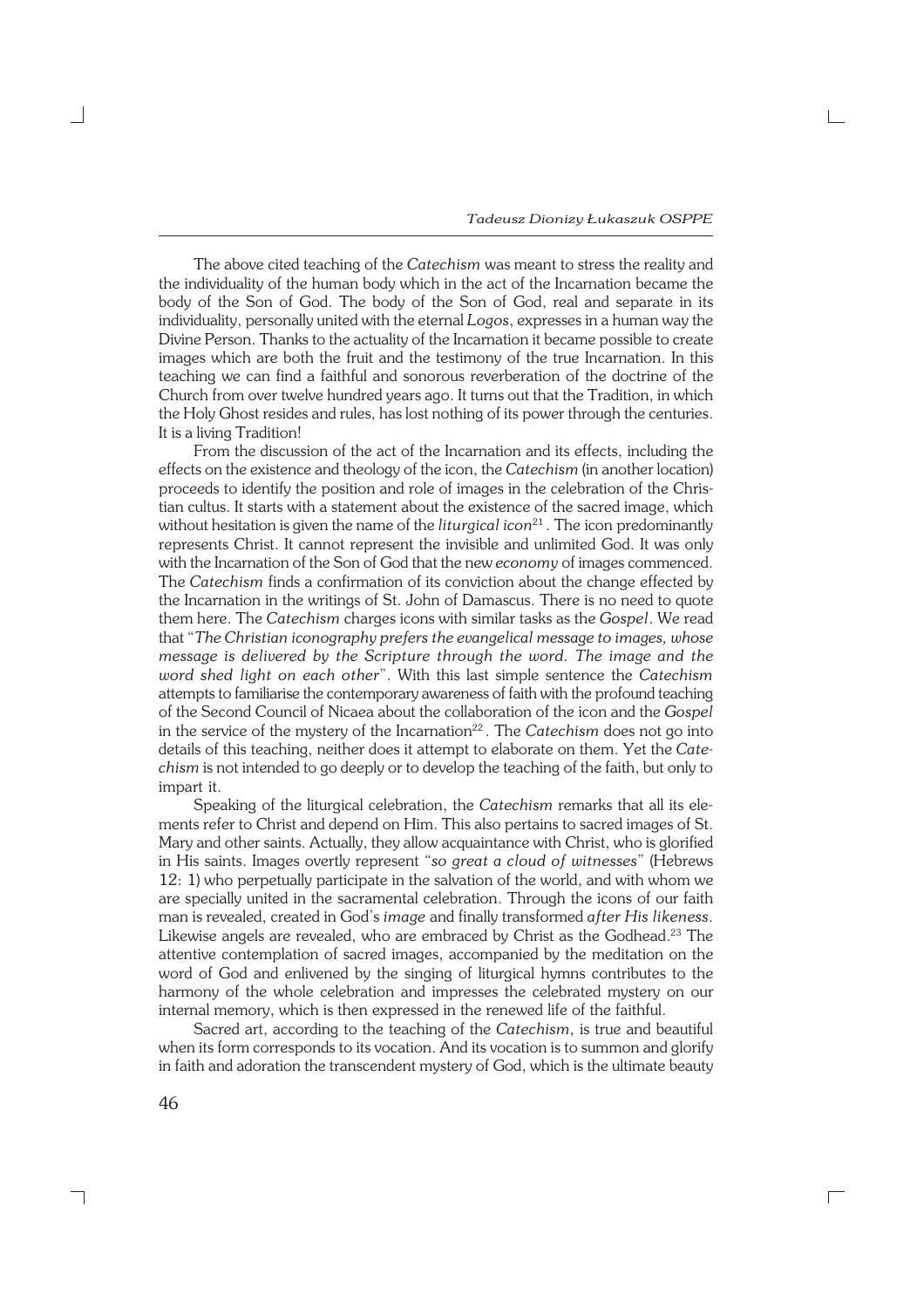of truth and love. This beauty was revealed in Christ, in the "*brightness of his glory, and the express image of his person*" (Hebrews 1: 3), in which "*dwelleth all the fulness of the Godhead bodily*" (Colossians 2: 9), and it was reflected in the Bless− ed Virgin Mary, angels and saints. A truly sacred art leads man to adoration, prayer and the love of God, our Creator and Saviour, the Holy and Sanctifying $^{24}$  .

Juxtaposing the veneration of images in the Church with the prohibitions of the *Old Testament*, the *Catechism* once again invokes the mystery of the Incarnation as the event which marked the beginning of the new *economy* of images. The Christian cultus of images does not violate the First Commandment, which is directed against idols. Yet the adoration paid to the image aims at honouring the represented per− son. The quoted statement of St. Thomas Aquinas explains these matters with the precision typical of Thomism: "*Images are not objects of religious cult when they are treated as objects in themselves, but when they are treated as images lead− ing us to the Incarnated God. Turning to the image as the image itself is not satisfied with it alone, but proceeds towards the thing that is represented in the image*<sup>25</sup> .

Images not only contribute to the liturgical celebration, but they also serve as suitable furnishings of the place of family and even individual prayer. The *Catechism* envisages such a place to be furnished with the *Scripture* and sacred images. It turns out that these two realities, which are rooted in the Incarnation, interplay with each other in religious experience where contact between man and God is established.

It must be generally said about the iconography of the latest *Catechism* that it is characterised by the faithful recreation of the most vital currents of the Tradition of the Church in respect to images. The sacred image finds its ultimate justification in the mystery of the Incarnation, thanks to which the trandescent and intangible God stood close to us and let us grasp Him. Images are just one of these methods of *grasping* Him, and they do not compete with other methods preached by our faith, e.g. with the Sacraments, the evangelical word, or the hierarchy. They rather co− operate with them to save and redeem man.

Since images (not only images of Christ but all images) reflect God's glory and God's beauty, then:

− they deserve religious veneration,

┑

− they can serve purely religious purposes,

− some can be venerated in a special way as miraculous images, that is those images which possess such a feature in accordance to God's will, which is recognised in the experience of the faithful and humbly acknowledged by the shepherds of the Church. − miraculous images can be − and actually are − the central point of many sanctuaries, and are capable of attracting multitudes of Christian pilgrims. Any employment of images outside the cultus, even if for unblameworthy purposes (propaganda, advertising), is an assault on their sacred status, and is tantamount to their profanation.

47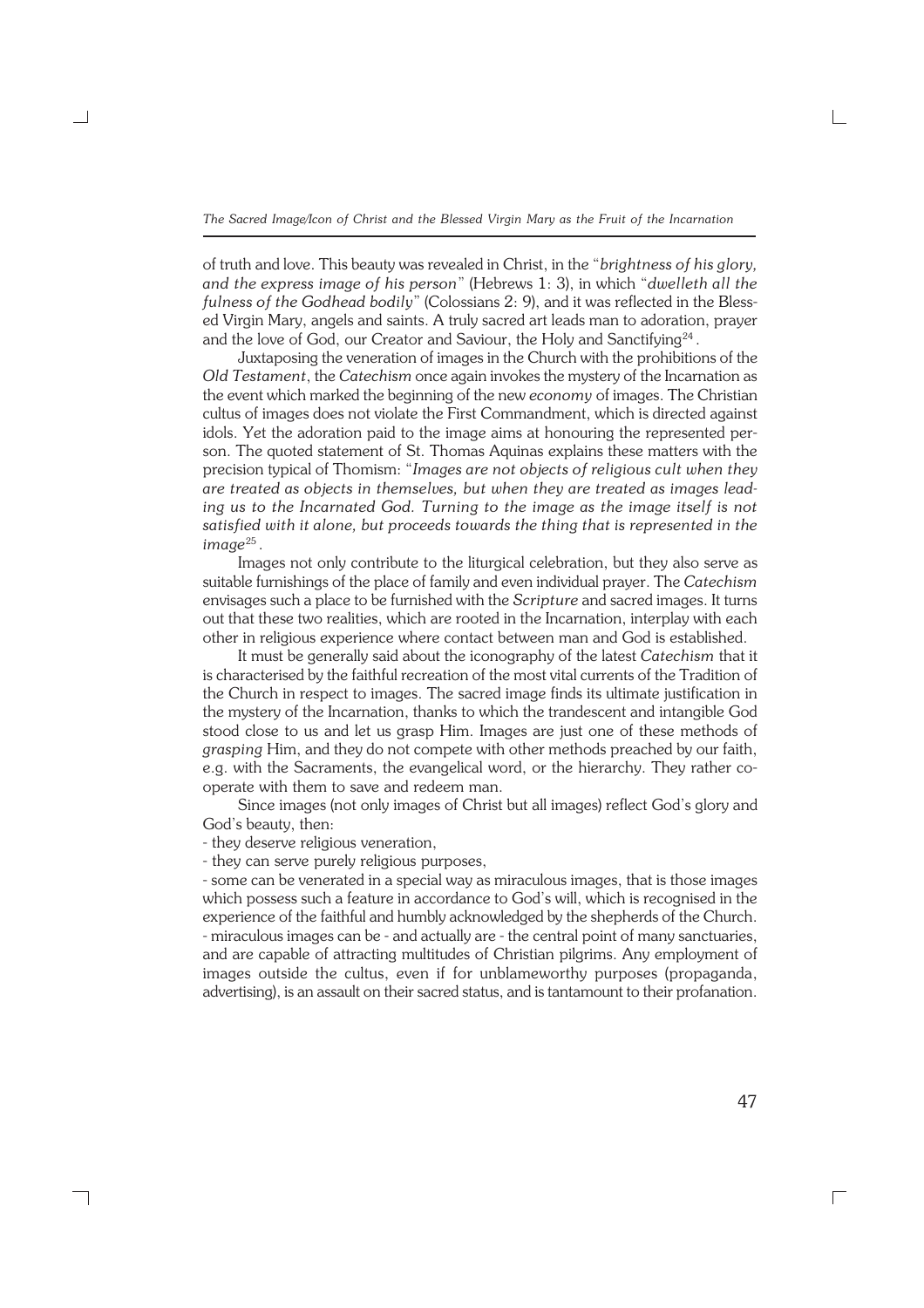#### **Notes:**

<sup>1</sup> The decree (αρος) of the Second Council of Nicaea in *Conciliorum oecumenicorum decreta*, G.Alberigo, ed., Freiburg in Br., 1962, p. 112.

<sup>2</sup> The iconoclastic controversy has an immense bibliography, where one can find the argumentation of both sides: the iconoclasts and the iconodules. The available sources in Polish are: Uspieński, L., *Teologia ikony*, Poznań 1983, especially pp. 88−119; Łukaszuk, T. D., *Obraz święty−ikona w życiu, w wierze i w teologii Kościoła*, Kraków 1993.

3 I use the terms "*image*" and "*icon*" interchangeably, following the old texts, where the Latin translation *"imago*" refers to the Greek term "εακων".

4 I use the original Greek version, translating it impromptu according to its sense, without so much care paid to the elegance of form. What matters is the arrival at the proper sense, which is sometimes impoverished in comprehensive translations.

<sup>5</sup> "Ταυ γερ αν αατα (παραδασει) οακασαντοζ αγαου πνεαµατοζ εαναι ταατην γινασκοµεν*": "We recognise then that it* (the Tradition − Ł. T. D.) *is the property of the Holy Ghost, who dwells in it*". G.Alberigo, (a cura di...) *Conciliorum Oecumenicorum decreta*, Florence 1962, p. 111.

<sup>6</sup> Cf. J. Congar, *La Tradition et les traditions*, vol. 1, 1960.

<sup>7</sup> The text is not an easy one. I feel that I have elicited its essential meaning. I did not hesitate to correct my own translation from the book *Obraz święty−ikona*..., p. 185.

The Canon is recorded in two versions: a Greek and Latin one. The Greek one is somewhat less loquacious, but in contents comparable with the lengthier Latin version. See DS 653−656.

DS 654. In the analysed text an important role belongs to the Greek word παραστησιν, which embraces the notion of embodying, representing, familiarising. See Franciscus Zorell, *Lexicon graecum Novi Testamenti*, Rome 1978, col. 1,008 ff.

<sup>10</sup> DS 655.

<sup>11</sup> Cf. DS 655 (Latin version).

<sup>12</sup> Cf. Ch. Schönborn, *L'icona di Cristo*, Edizioni paoline, 1988, p. 129.

<sup>13</sup> A fuller, though also far from exhaustive work is by Ch. Schönborn, *L'icona di Cristo*, Fondamenti teologici, Edizioni Paoline 1988, pp. 11−126, to which I referred.

<sup>14</sup> Ch. Schönborn, *op. cit*., p. 20 ff.

<sup>15</sup> Cf. A. Stange, *Das frühchristliche Kirchegebäude als Bild des Himmels*, Cologne 1950, pp. 80−87.

<sup>16</sup> PG 75, 1329 C.

<sup>17</sup> The author has much to say about Christology in the iconological aspect is St. Maximus 'Confessor' (d.662). This would be a tasty addition, but hardly digestible and extremely resistant to summarising. See Ch. Schönborn, *op. cit*., pp. 96−126.

<sup>18</sup> R. de Journel, *Enchiridion patristicum*, no 2168. The sentence quoted in the text comes from St. Vincent of Lérins, specifically from his booklet. *Commonitorium*.

<sup>19</sup> *Catéchisme de l'Église Catholique*, Paris 1992, no 476. These formulations of the *Catechism* are based on Canon Four of the Lateran Synod of 649: DS 504.

<sup>20</sup> *Ibid.* The text erroneously speaks of the sixth oecumenical council, while mentioning in the footnotes the Second Council of Nicaea. Undoubtedly the Second Council of Nicaea was the seventh oecumenical council.

<sup>21</sup> *Catéchism*e, no 1159. The word *icon* itself was very rarely used in the language of the Western Church. The *Catechism* uses it.

<sup>22</sup> *Catéchisme*, no 1160. I tried to explain the difficult sentences of the Nicene decree in the first section of the paper. The *Catechism* does not attempt to fathom them.

 $\Gamma$ 

<sup>23</sup> *Ibid.*, no 1161.

┓